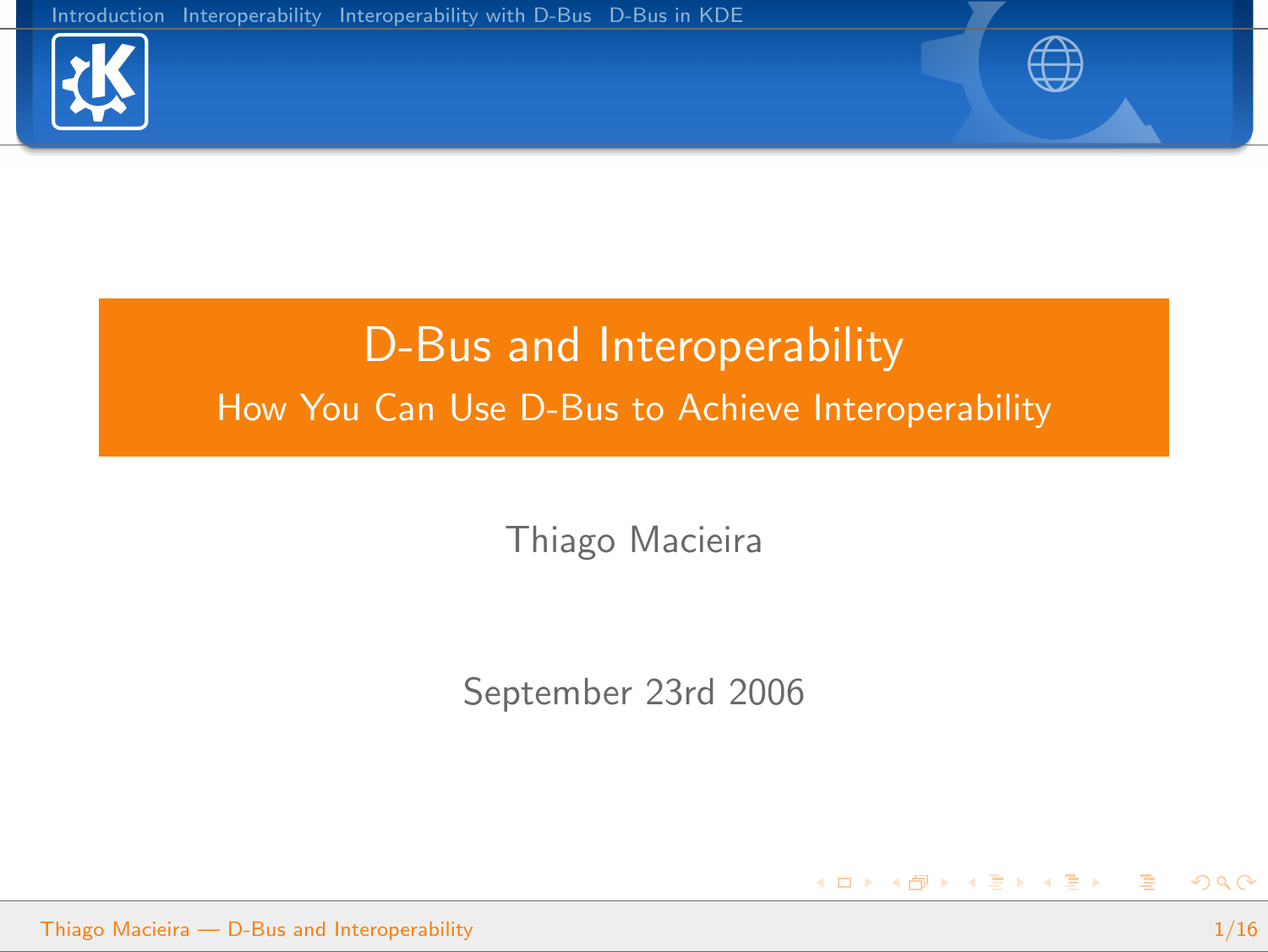**Definitions** What do I mean by interoperability?

Interoperability is the ability for one software to **correctly** work with another software

- By definition, requires two or more softwares
- A method of exchange of information must be defined
- Preferrably, such protocol should be open and public

Definition according to Merriam-Webster Main Entry: in.ter.op.er.a.bil.i.ty Function: noun : ability of a system (as a weapons system) to work with or use the parts or equipment of another system

<span id="page-1-0"></span> $\left\{ \begin{array}{ccc} 1 & 0 & 0 \\ 0 & 1 & 0 \end{array} \right.$ 

This presentation focuses on inter-process interoperability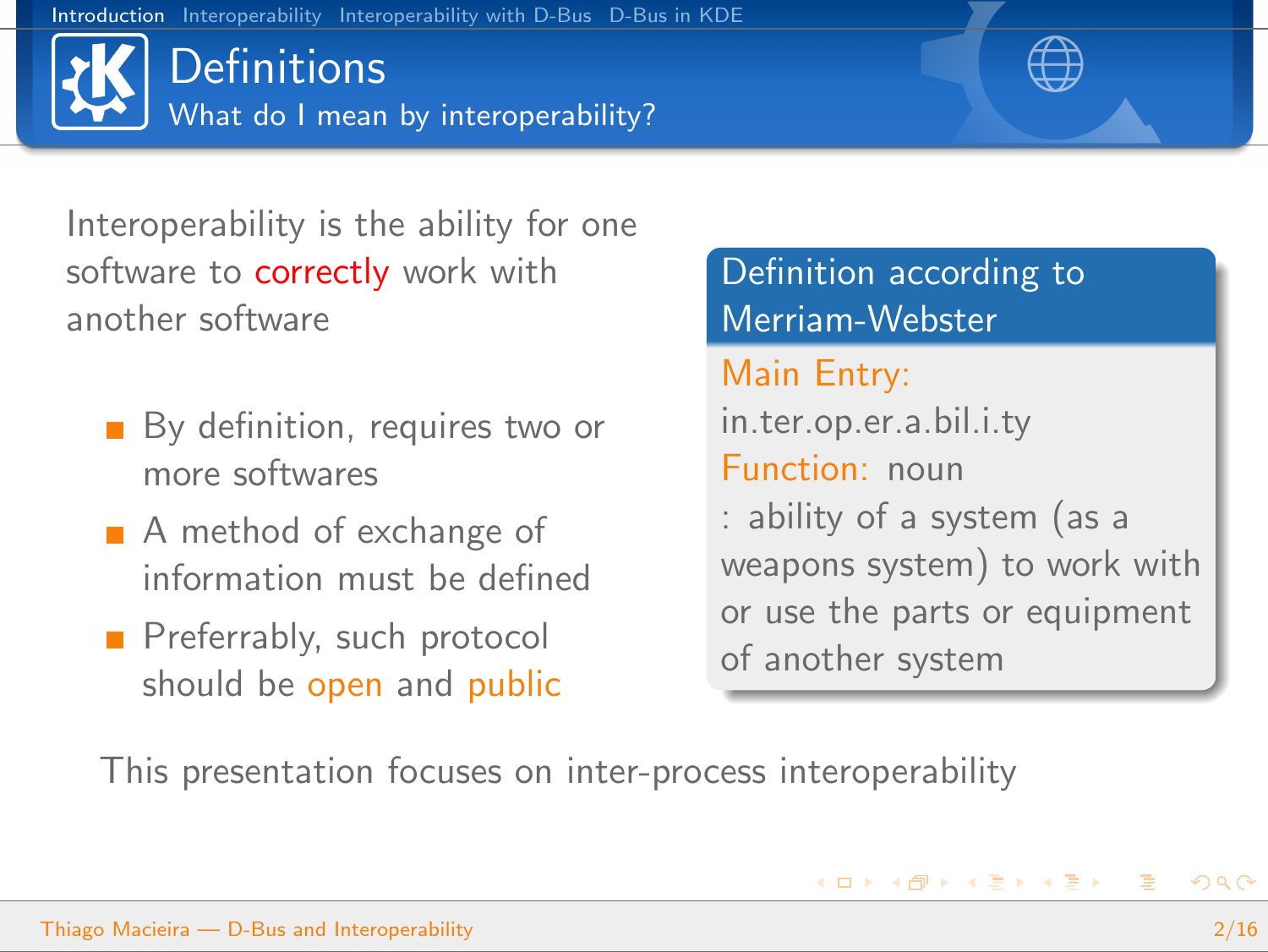



- **Definition according to its homepage:** "D-Bus is a message bus system, a simple way for applications to talk to one another"
- D-Bus provides a central daemon that connects multiple applications together, in a star formation
- **Applications can also connect to each other directly, in peer-to-peer** mode.
- D-Bus' only required dependency is an XML parser and includes many language bindings

Get on D-Bus today!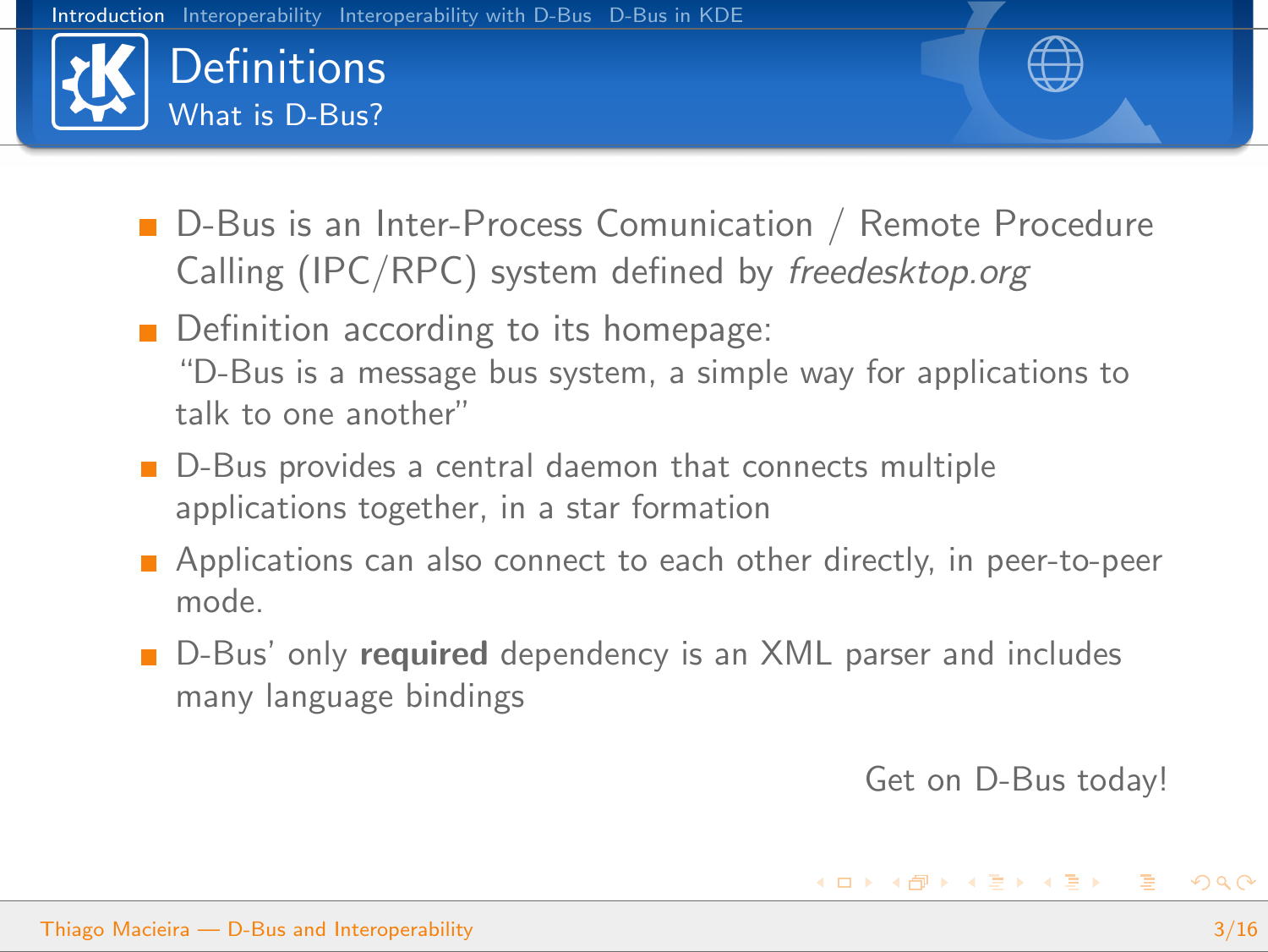

<span id="page-3-0"></span>

If you have an application or technology, interoperability provides you:

- Another method of access to your technology
- A broader user-base, adding other developers as users
- **E** Less resource usage on your system, by allowing other applications to access it, instead of duplicating it
- Good PR, because you'll be a nice guy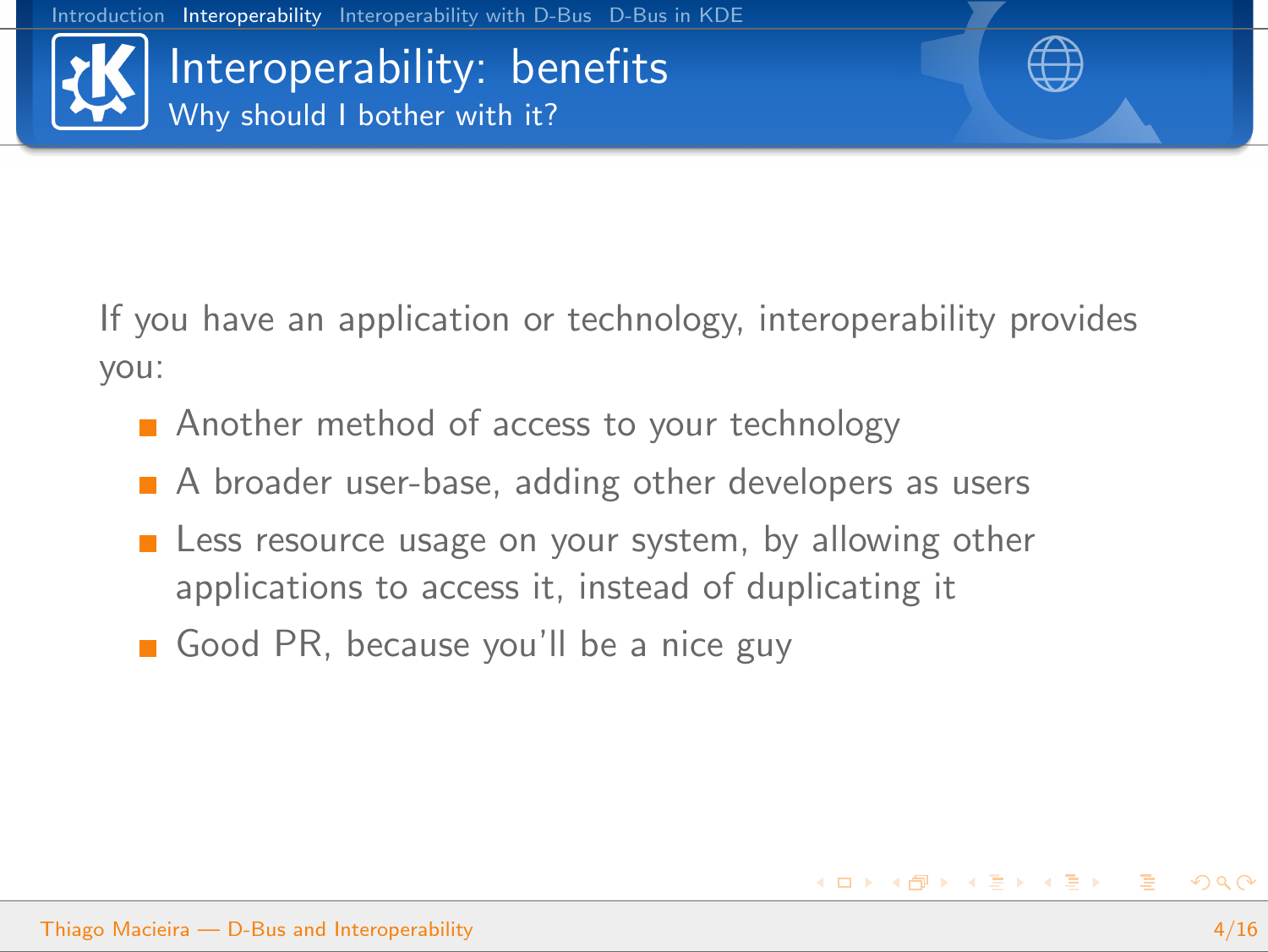Interoperability: benefits I'm just starting an application, I have nothing to offer

If you don't have distinctive features in your application to offer, interoperability provides you:

- **Ability to access other applications' features**
- Reduce the time required for your application to be released
- Reduce your workload
- **Benefit from the improvements in those applications almost** immediately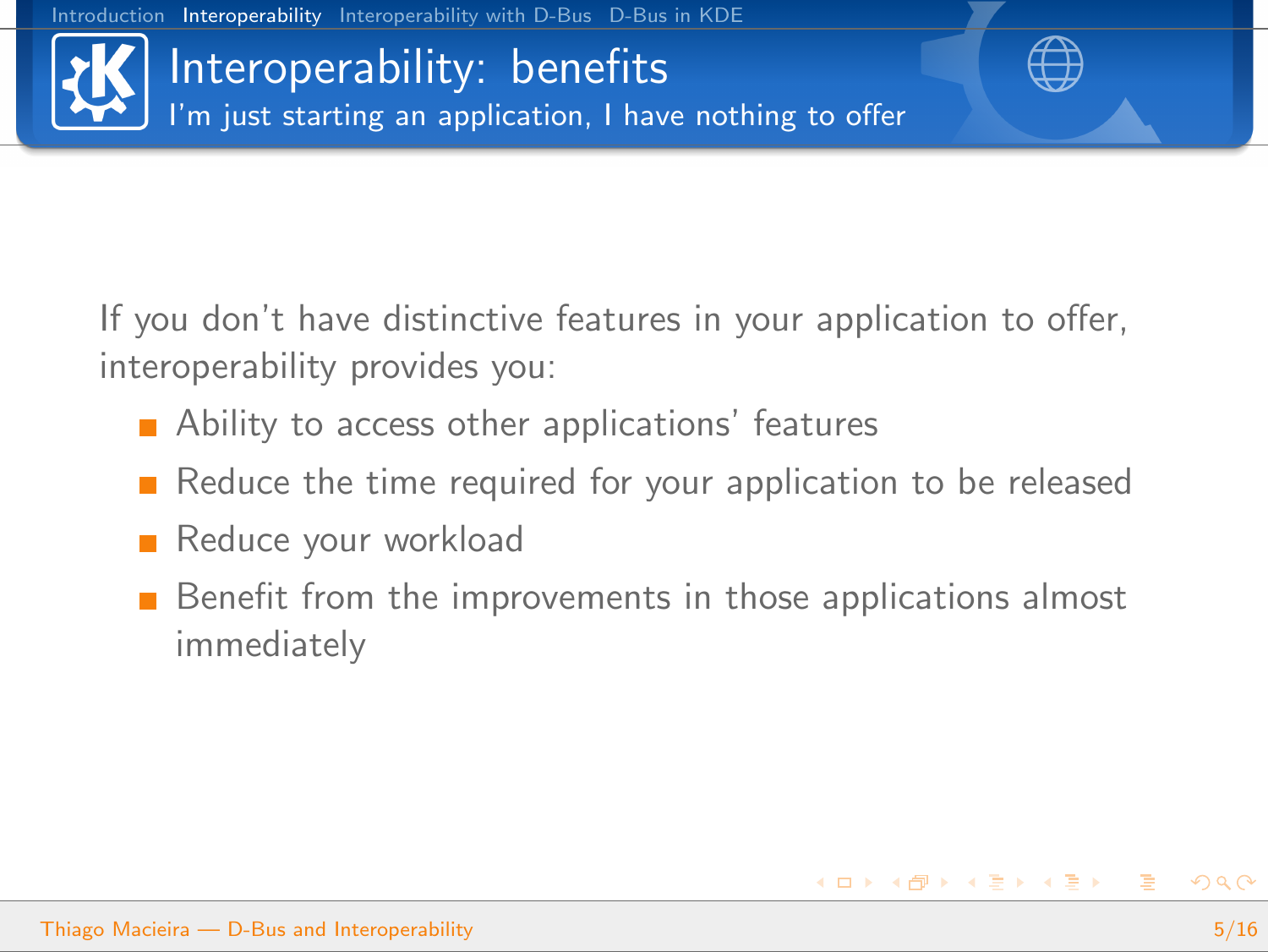## Interoperability: example Can you give an example?



#### The Desktop API

- DAPI allows access to desktop functionality like sending email, turning screensavers on/off, opening urls, etc.
- **DAPI** consists of two components: A daemon, and a library that links to the application
- $\blacksquare$  The library handles the IPC (socket) communication with the daemon and implements the API

#### The xdg-utils

xdg-utils is a software package that provides command-line tools  $\dots$ 

- $\Box$  (un)install desktop menu items
- $\Box$  (un)install icons
- query MIME type information
- open URLs
- **E** launching the email composer

 $\left\{ \begin{array}{ccc} \square & \rightarrow & \left\{ \bigoplus \bullet & \leftarrow \Xi \right. \right\} & \leftarrow \left\{ \Xi \right. \right\} & \end{array} \right.$ 

 $\blacksquare$  etc.

<span id="page-5-0"></span>B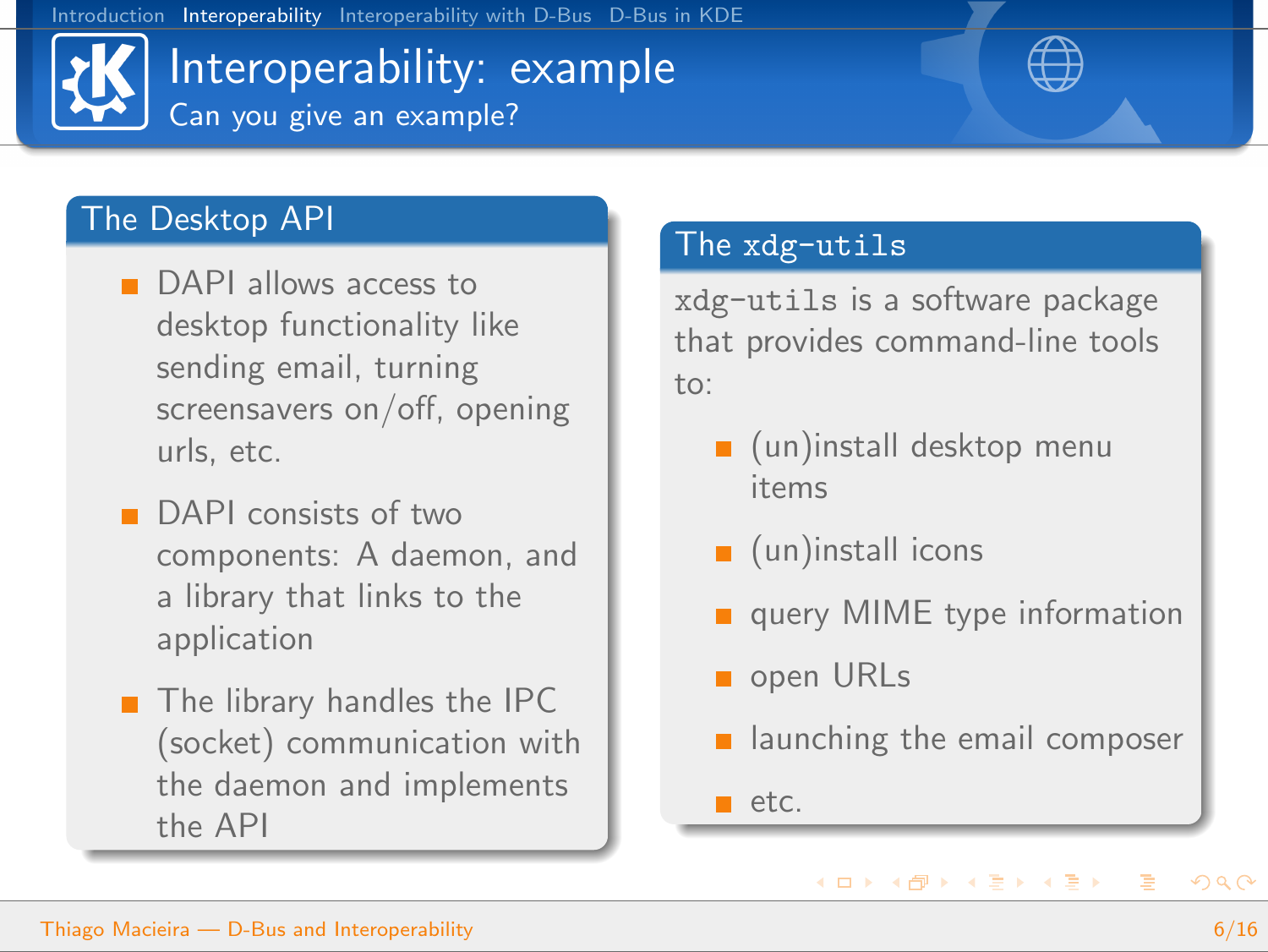Implementing interoperability What do I have to do to interoperate?

<span id="page-6-0"></span>

Assuming the need for interoperability has been established, you still need to:

- **define an API to regulate the exchange of information**
- define format of the information exchange

The definition of the API is out of the scope of this presentation. But the selection of a format for the exchange of information can lead to many solutions.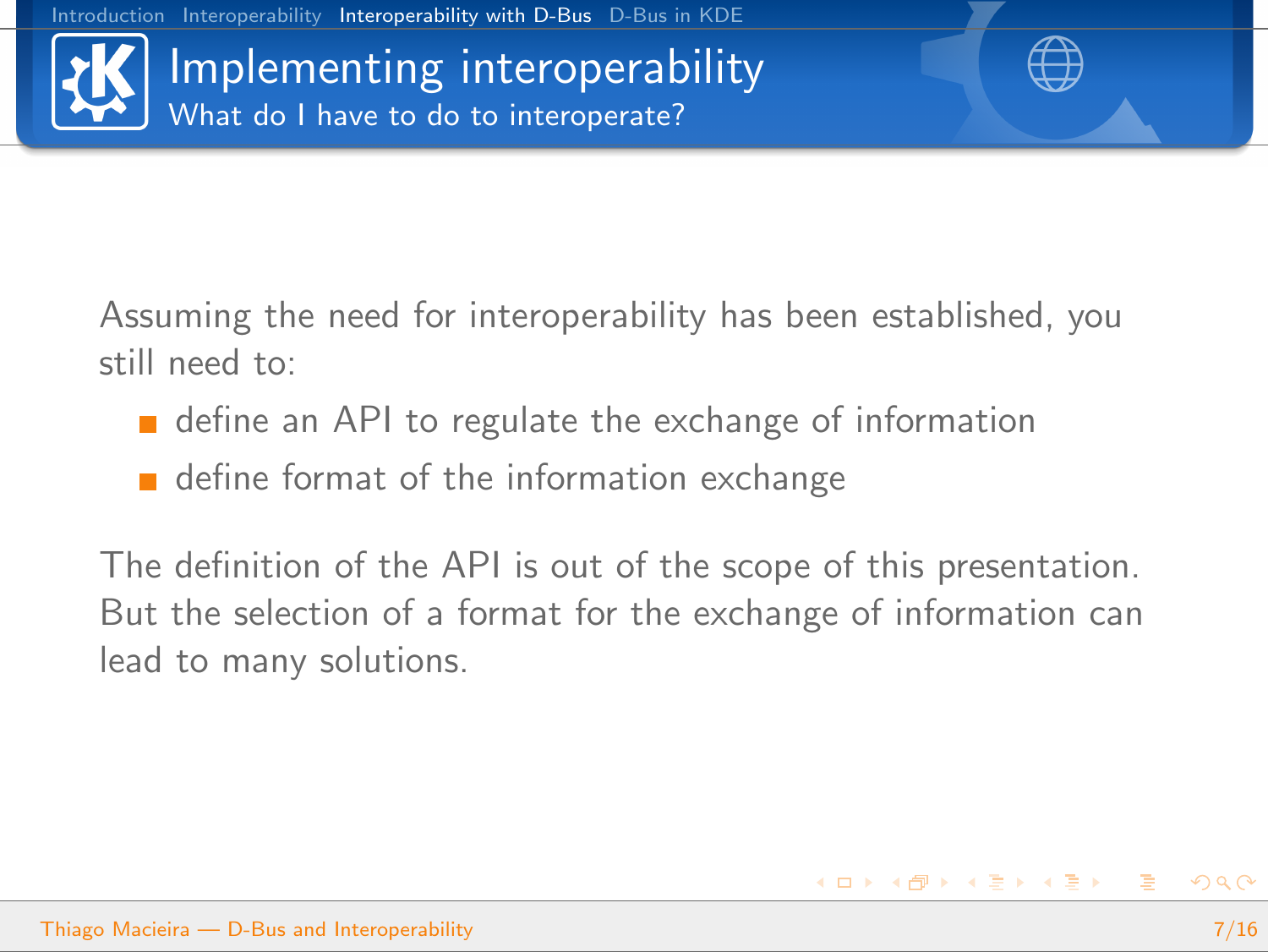[Introduction](#page-1-0) [Interoperability](#page-3-0) [Interoperability with D-Bus](#page-6-0) [D-Bus in KDE](#page-12-0)



The first solution is to write a library that other applications can link to and access the API through normal function calls



#### **Disadvantages**

- If you write in  $C_{++}$ , only  $C_{++}$  can use it
- If you use KDE and Qt classes, the client code has to use it too
- Even if you write in pure  $C$  (which is hard for a  $C++$  developer), only C and  $C++$  can access it: other languages, like Java, Python or Perl,

still need some binding or glue code

 $\left\{ \begin{array}{ccc} \square & \rightarrow & \left\langle \bigoplus \right. \right. & \rightarrow & \left\langle \bigtriangledown \right. & \rightarrow & \left\langle \bigtriangledown \right. & \rightarrow & \left\langle \bigtriangledown \right. \right. \\ \square & \rightarrow & \left\langle \bigodot \right. & \square & \rightarrow & \left\langle \bigtriangleup \right. \end{array} \right.$ 

 $\equiv$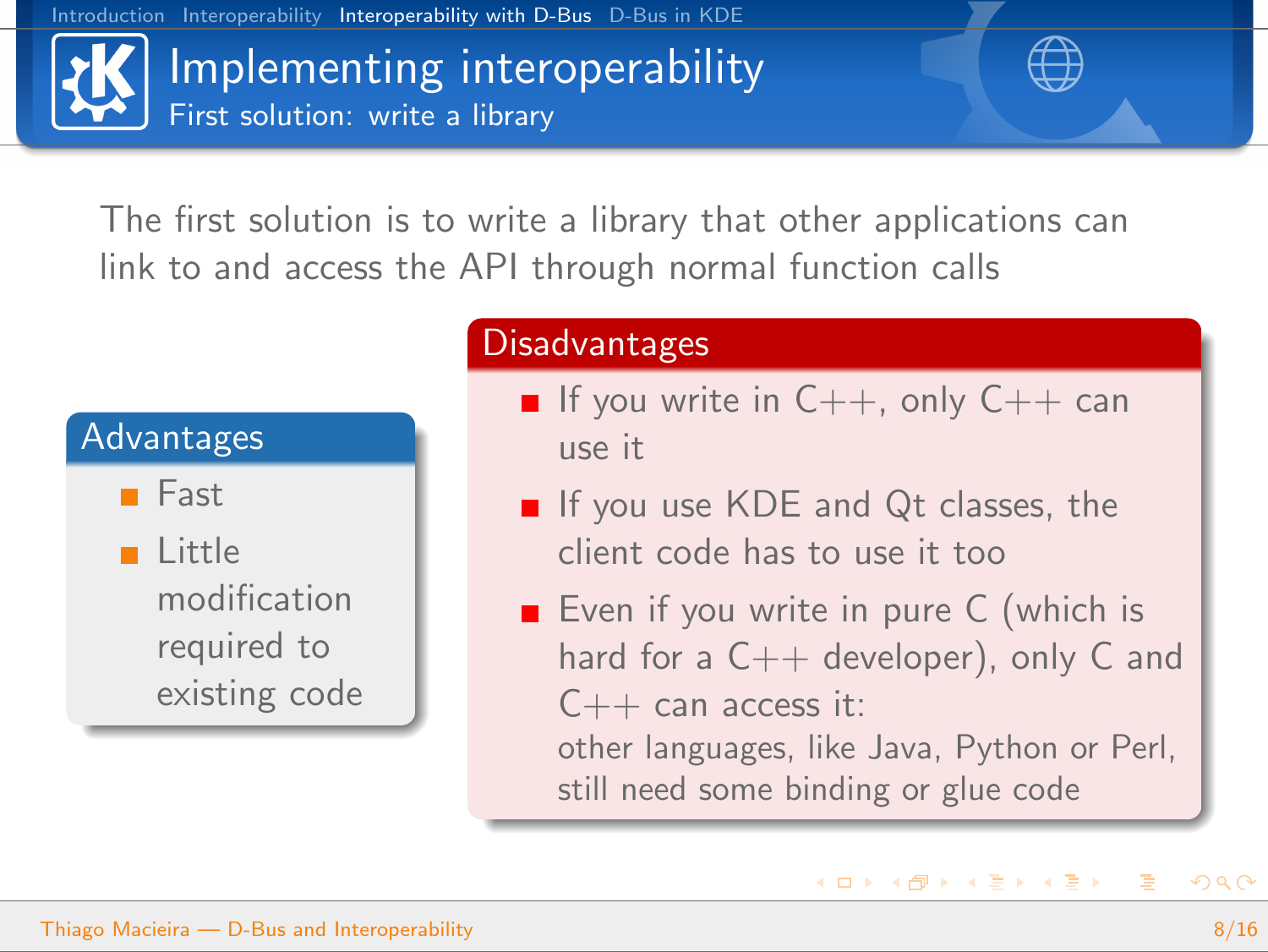Implementing interoperability Second solution: write an external application

Like xdg-utils, we remove the language choice problem by providing an external application.

#### Advantages

- No problem with linking
- Relatively easy access from any language
- $\blacksquare$  Easy access from shell scripts

#### Disadvantages

- Requires re-parsing of data
- $\blacksquare$  Incurs a performance penalty of starting a new process every time:
	- **fork**
	- exec
	- oad libraries
	- process dynamic relocations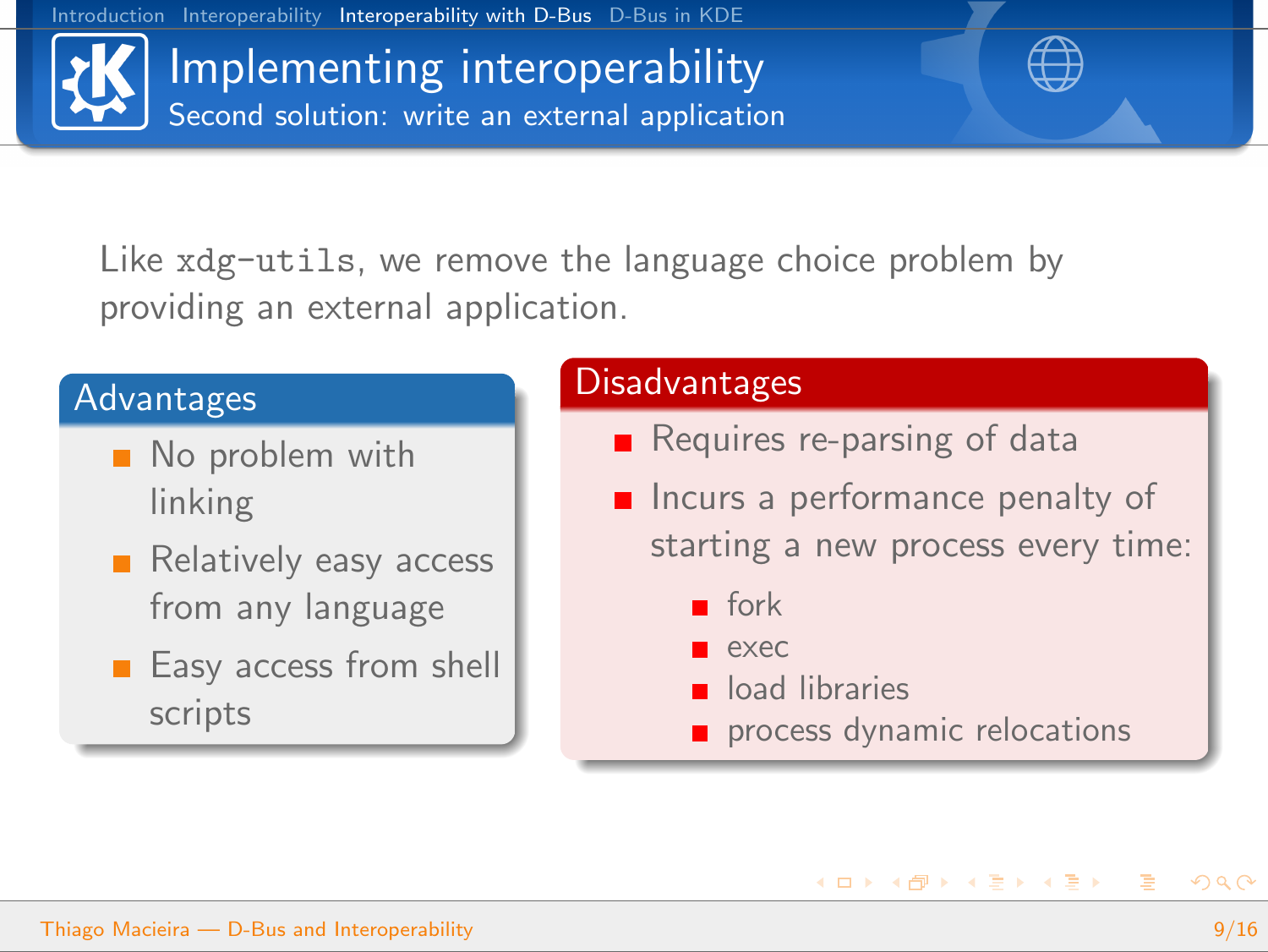[Introduction](#page-1-0) [Interoperability](#page-3-0) [Interoperability with D-Bus](#page-6-0) [D-Bus in KDE](#page-12-0)

Implementing interoperability Third solution: socket, pipe or another raw IPC system

Using a raw IPC system like DAPI drops the requirement to launch an application at every turn:

#### Advantages

- No problem with linking
- No penalty associated with process starting
- Relatively easy access from any language

#### Disadvantages

- Requires establishing and testing the new protocol
- $\blacksquare$  Requires the protocol to be established in each participant
- Usually difficult to add improvements to
- Difficult access from shell scripts

 $\left\{ \begin{array}{ccc} 1 & 0 & 0 \\ 0 & 1 & 0 \end{array} \right.$ 

<span id="page-9-0"></span> $\equiv$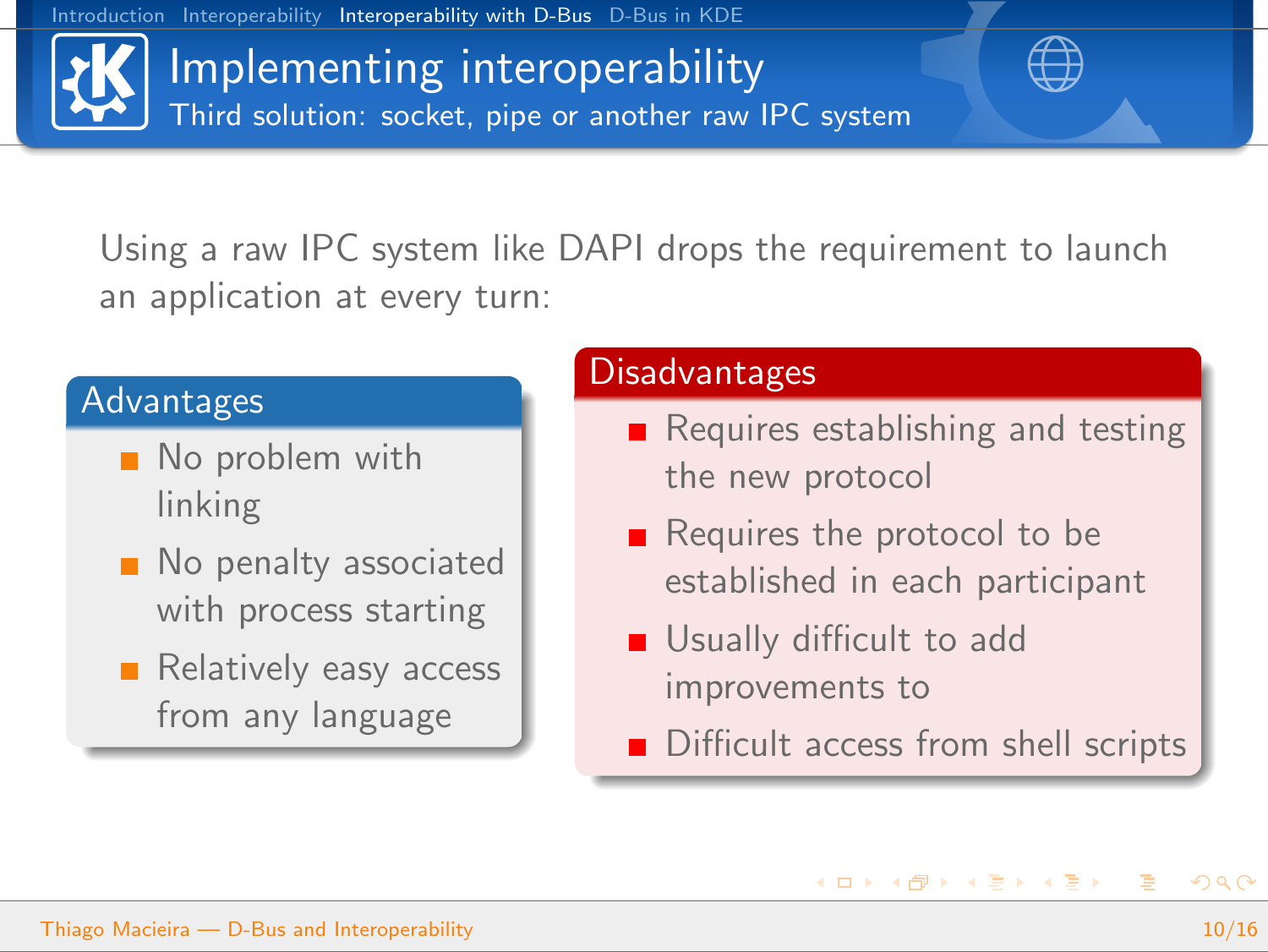

## Implementing interoperability Fourth solution: other IPC/RPC systems



Instead of defining one's own IPC/RPC system, the use of an existing solution like DCOP allows the developer to focus on the API itself, not on the details of how data is actually transmitted and parsed.

### Advantages

- No problem with linking
- No penalty associated with process starting
- **Potentially easy access from any** language
- With a suitable command-line accessor tool, easy access from shell scripts

### Disadvantages

- **Access from any** language is limited by availability of implementations
- <span id="page-10-0"></span>DCOP suffers from forward compatibility problems and is hard [to](#page-11-0) [ex](#page-10-0)[t](#page-11-0)[en](#page-5-0)[d](#page-11-0)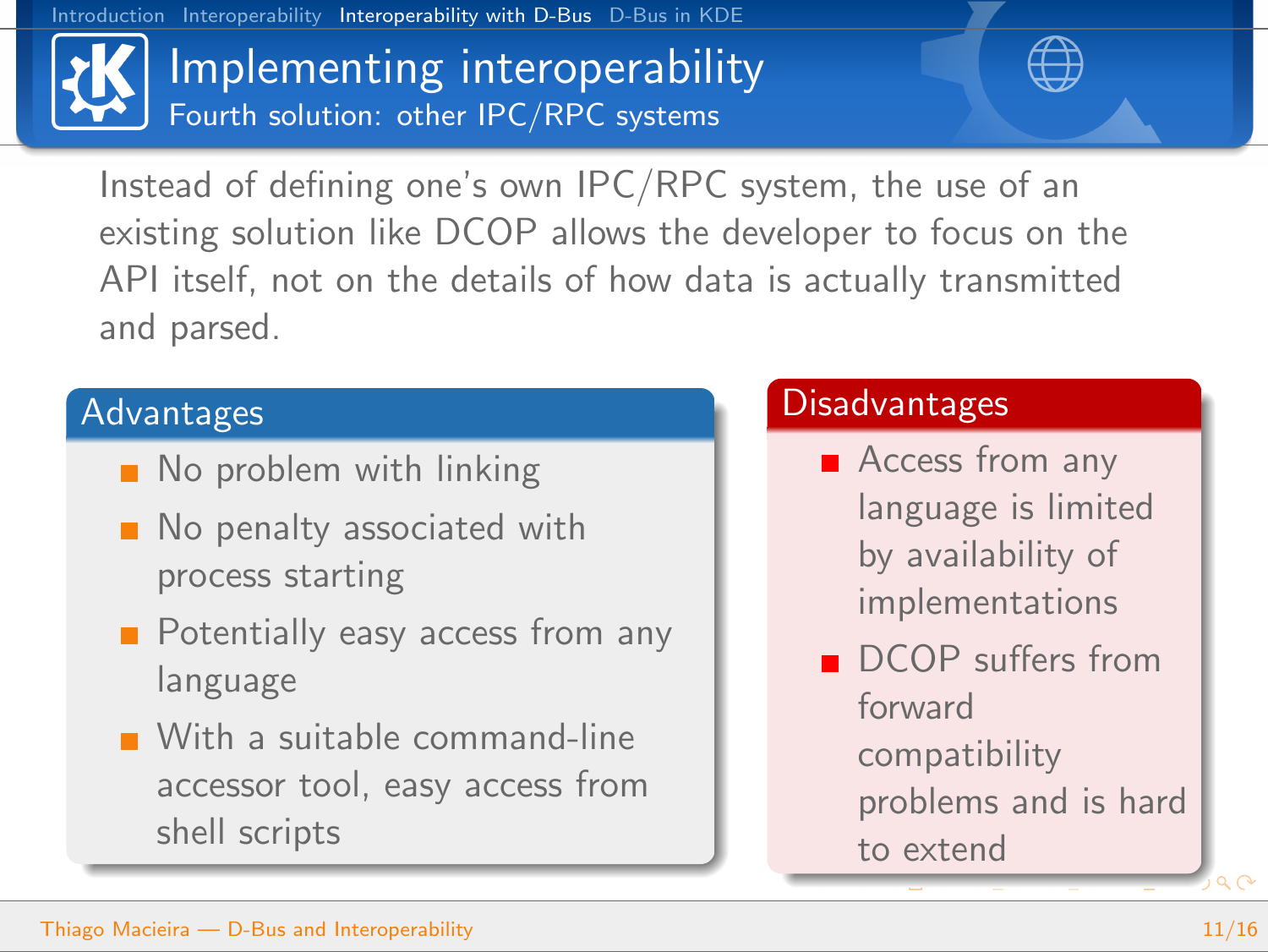## Interoperability with D-Bus Final solution: D-Bus



<span id="page-11-0"></span>

D-Bus has been modelled after DCOP and so has all of its benefits. In addition:

- $\blacksquare$  It has been designed with forward compatibility with future extensions in mind
- **Already possesses bindings to many other frameworks:** glib, Mono, Python, Perl, Java, ...
- $\blacksquare$  It works in all platforms KDE supports (work on Windows is on-going)
- Best of all: it is natively supported by Qt and KDE
	- $\blacksquare$  it's the IPC/RPC system that we chose to replace DCOP
	- it's been designed to replace DCOP, so its concepts are very similar
	- it integrates nicely with the Qt Meta Object and Meta Type Systems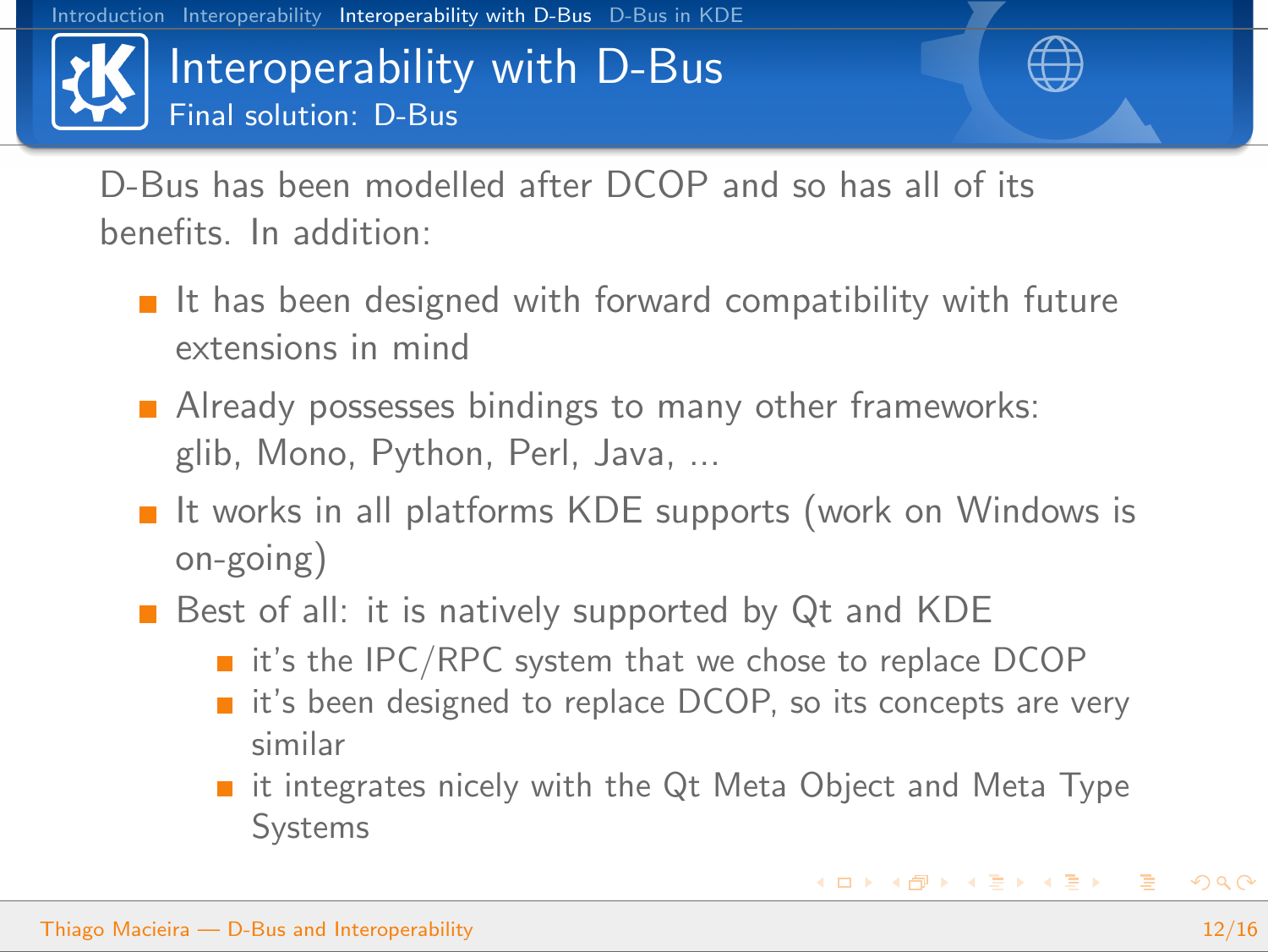

The best of all is that KDE already has everything you need to use D-Bus and also does some of the initialisation for you:

- The KDE buildsystem can parse the XML definition files for you and output  $C++$  code you can use
- KDE also connects your application to D-Bus if you're using KUniqueApplication, you even get a nice name
- <span id="page-12-0"></span>■ You just need to define what you want to export or what you want to access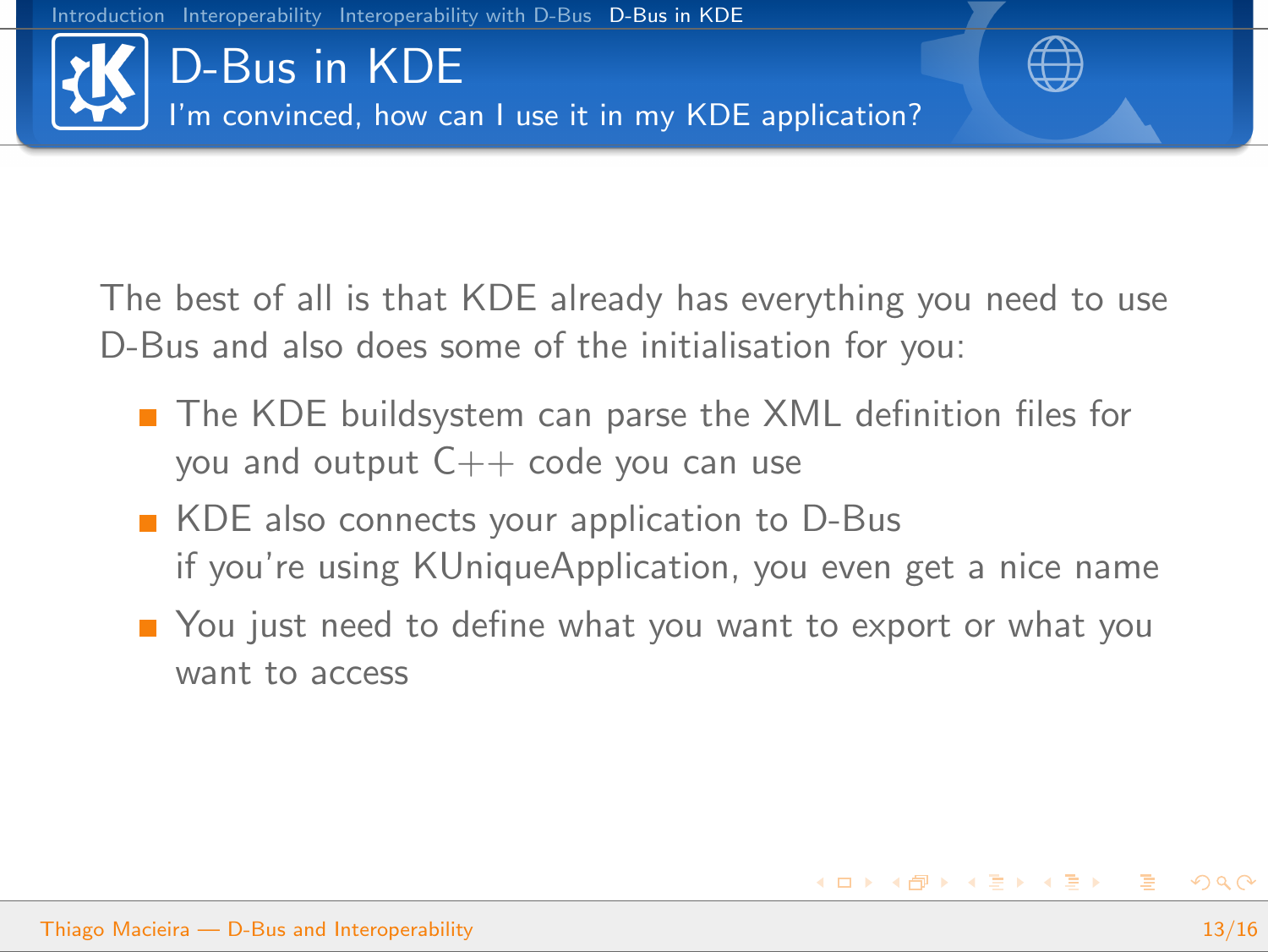

To call remote functions, you need to identify the interface or interfaces that provide the functionality you need. By telling CMake which interfaces those are, it generates  $C_{++}$  code for you.

#### Example

#### Snippet from kcookiejar/main.cpp

```
org::kde::KCookieServer *kcookiejar = new org::kde::KCookieServer' org.kde.kded", "/modules/kcookiejar", QDBusConnection:: sessionBus());
if (\text{args}\rightarrow \text{isSet} ("remove-all")) {
    k cookiejar ->delete All Cookies ();
\} else
    QD BusInterface (" org. kded. kded", "/kded", " org. kde. kded"). call ("load Module",
          QByteArray (" kcookiejar"));
}
```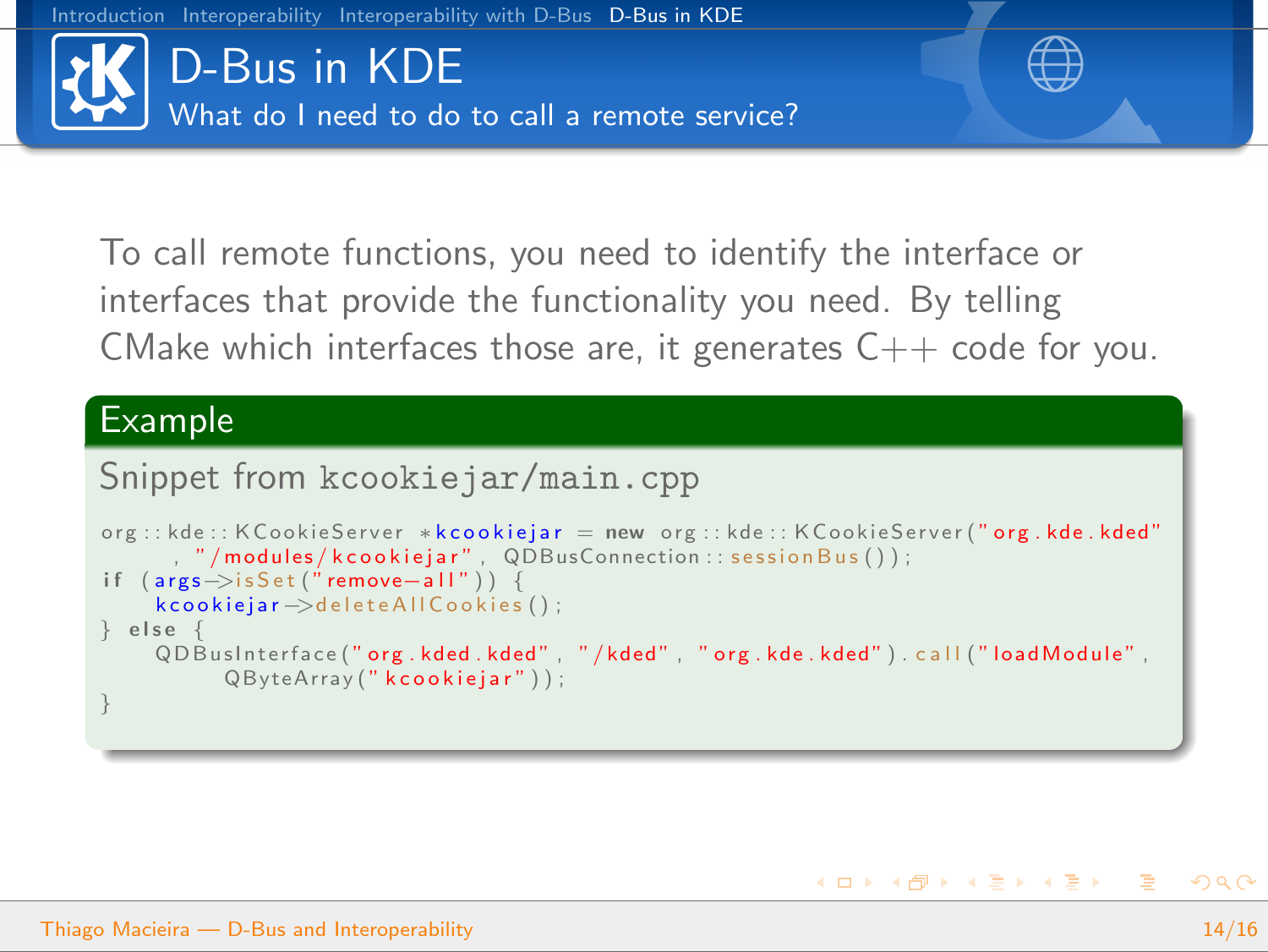

If you want to export some functionality from your application, you have the following options:

- **Export an existing QObject-derived class, allowing any slot to** be called on it
- Create a class derived from QDBusAbstractAdaptor that will be the interface between your code and the rest of the world
- **Process the XML definition of an interface into a**  $C++$  **class** derived from QDBusAbstractAdaptor

With the latter alternative, you can easily implement an interface defined by third-parties.